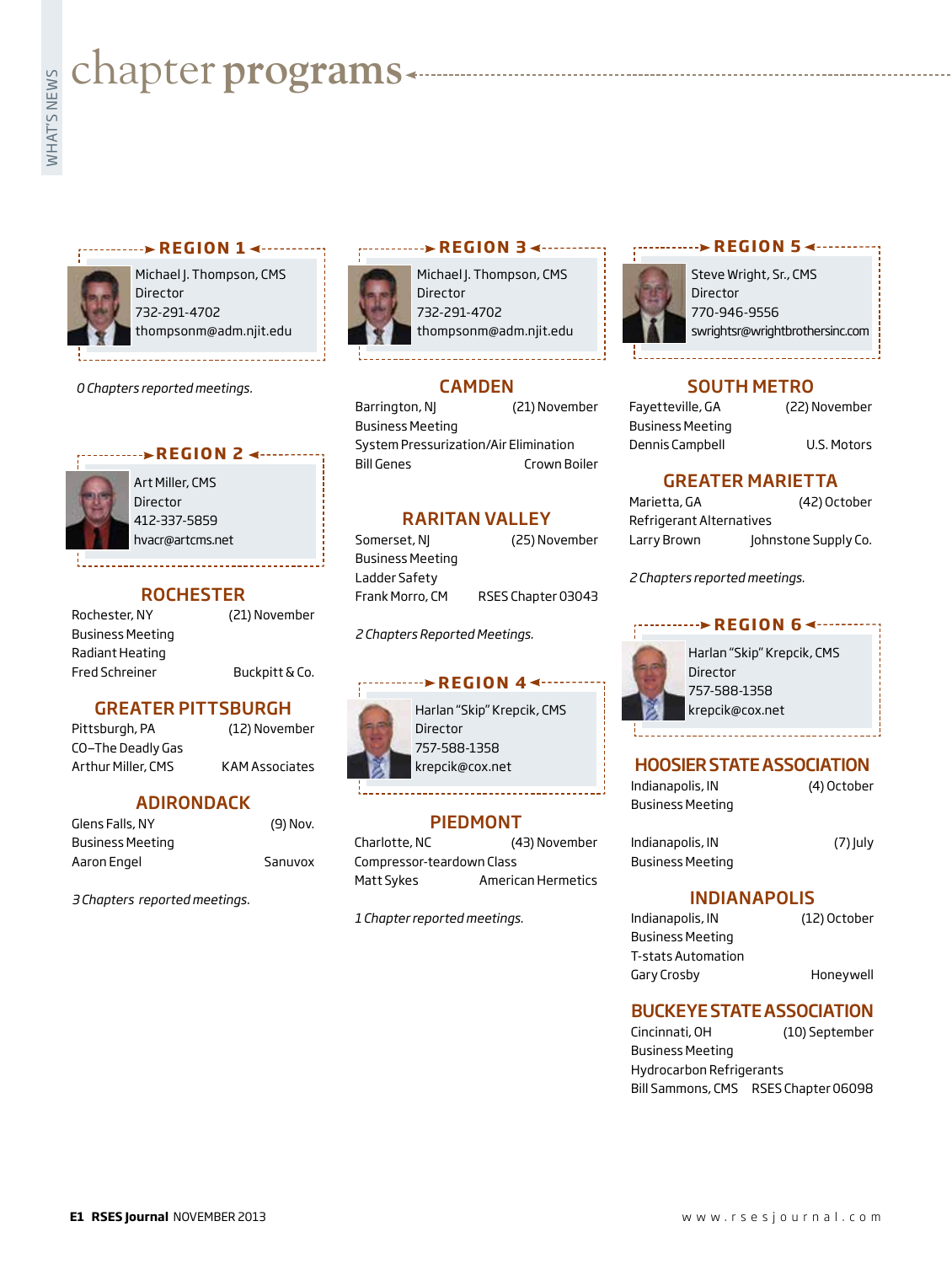#### GREATER CINCINNATI

Cincinnati, OH (12) November Business Meeting Carbon-monoxide Testing Rudy Leatherman HBB PRO Sales Group

#### **DAYTON**

Dayton, OH (65) November Steam/Hot-water Boilers Patrick Linhardt Corken Steel Products Co.

#### CENTRAL KENTUCKY

Lexington, KY (21) November Understanding Geothermal Systems Jim Goddard GRW Enterprises

*3 Chapters/2 Associations reported meetings.*

#### **REGION 7 <--------**

Steve Wright, Sr., CMS Director 770-946-9556 swrightsr@wrightbrothersinc.com

#### MIDDLE TENNESSEE

Nashville, TN (16) November Business Meeting Seven Steps to a Better System Vacuum Jayson Goff, CMS T&O Refrigeration

#### BIRMINGHAM

Birmingham, AL (17) October Psychrometrics Joel Owen Alabama Power Co.

*2 Chapters reported meetings.*

## **EXEGION 8 <----------**



#### FOX VALLEY

Business Meeting

West Chicago, IL (12) November

#### GREATER DETROIT

Detroit, MI (20) November JADE Economizers Mark Damberg Honeywell

#### CAPITAL CITY

Madison, WI (4) November Business Meeting Current Events on Heating Members RSES Chapter 08398

Madison, WI (4) November Business Meeting Heating Issues/Problem Installations Members RSES Chapter 08398

Madison, WI 8) September Business Meeting General Discussion Members RSES Chapter 08398

*3 Chapters reported meetings*

#### **BEGION 9<…**



Michael Ralston, CM Director 913-722-1328 rsesmike@gmail.com

#### ST. LOUIS GATEWAY

St. Louis, MO (61) November Business Meeting Ameren UE Rebate Program Harold D. Coleman ICF International

*1 Chapter reported meetings.*

#### **EXAMPLE ASSESSED A REGION 104-1-1-1-1-1**

Larry D. Brewer, CM Director 512-963-1612 ldbrewer@suddenlink.net

#### TRI-COUNTY

New Braunfels, TX (12) November Business Meeting Danny Henslee AirTex Heating & A/C

| New Braunfels, TX      | (13) November |
|------------------------|---------------|
| Honeywell Refrigerants |               |
| Paul Sullivan          | Honeywell     |

#### SAN ANTONIO

San Antonio, TX (48) October Business Meeting Duct-blaster Tests Luis Ortiz Lgo Services

*2 Chapters reported meetings.*

### **REGION 114 ·········**



Rich Hoke, CMS Director 847-931-5650 richhoke@sbcglobal.net

#### TWIN CITIES

Minneapolis, MN (7) October Business Meeting

*1 Chapter reported meetings*